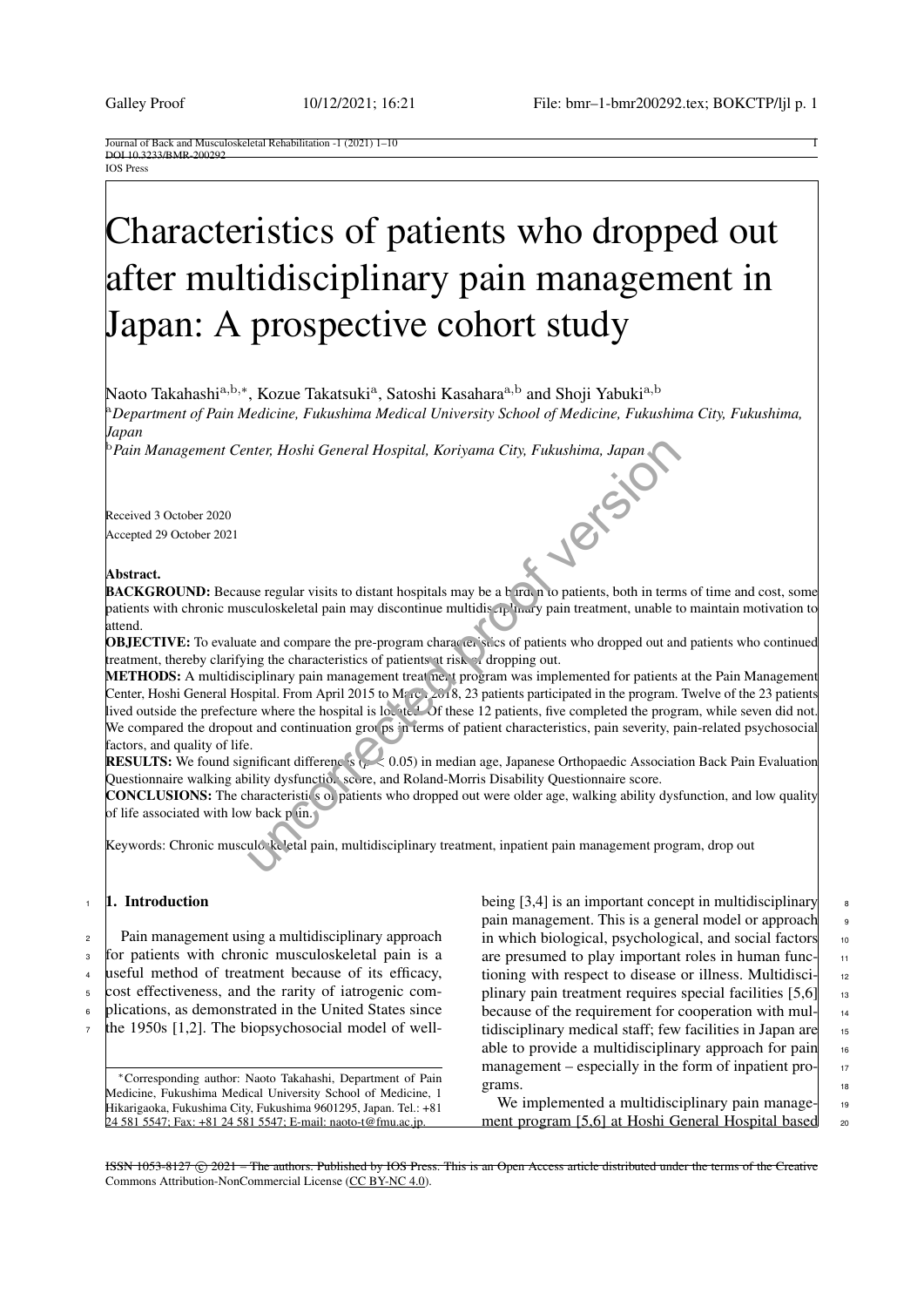<span id="page-1-0"></span>

| Patient                                                      | Chief complaint                                                              | Structural disorder                                                | Psychiatric diagnosis                                                                                  |
|--------------------------------------------------------------|------------------------------------------------------------------------------|--------------------------------------------------------------------|--------------------------------------------------------------------------------------------------------|
| (Distance from the<br>patient's home to our<br>hospital)     |                                                                              |                                                                    |                                                                                                        |
| 55-year-old woman<br>$(250 \text{ km} [155 \text{ miles}])$  | Posterior cervical pain,<br>bilateral upper extremity<br>numbness            | Ossification of posterior<br>longitudinal ligament (after surgery) | Narcissistic personality disorder                                                                      |
| 47-year-old woman<br>$(265 \text{ km } [165 \text{ miles}])$ | Low back pain                                                                | None found                                                         | Attention deficit hyperactivity disorder,<br>histrionic personality disorder,<br>somatoform disorders  |
| 51-year-old man<br>$(111 \text{ km } [69 \text{ miles}])$    | Low back pain                                                                | None found                                                         | Pervasive developmental disorder,<br>attention deficit hyperactivity disorder,<br>somatoform disorders |
| 75-year-old woman<br>$(183 \text{ km } [114 \text{ miles}])$ | Posterior cervical pain,<br>bilateral omalgia, low back<br>pain              | Spondylosis                                                        | None diagnosed                                                                                         |
| 73-year-old woman                                            | Low back pain, bilateral                                                     | Spondylosis                                                        | Non: di. grosed                                                                                        |
| (285 km [177 miles])                                         | leg pain                                                                     |                                                                    |                                                                                                        |
| 42-year-old woman<br>$(1020 \text{ km} [634 \text{ miles}])$ | Low back pain, bilateral<br>leg numbness, cool<br>feeling, burning sensation | None found                                                         | P vasive developmental disorder,<br>attention deficit hyperactivity disorder,<br>somatoform disorders  |
| 53-year-old woman<br>(457 km [284 miles])                    | Low back pain                                                                | Spondylosis                                                        | Pervasive developmental disorder,<br>attention deficit hyperactivity disorder,<br>somatoform disorders |
|                                                              | on the biopsychosocial model of well-being and guided                        |                                                                    | at en led our inpatient program, and reported reduced                                                  |
|                                                              | by the recommendations of the International Associa-                         |                                                                    | pain severity, improved physical function, and better                                                  |
|                                                              | tion for the Study of Pain [3-10]. Some patients with                        |                                                                    | QOL immediately after attending our inpatient program                                                  |
|                                                              | chronic musculoskeletal pain who desired treatmen.                           |                                                                    | However, she discontinued attending our hospital with-                                                 |
|                                                              | within the multidisciplinary pain management program                         |                                                                    | out notice, 2 months after the discharge from the inpa-                                                |
|                                                              | lived outside the prefecture. Japan comprises four 'arge                     |                                                                    | tient program A previous study suggested that patients                                                 |
|                                                              | islands and many smaller islands; it is divided into 47                      |                                                                    | who discontinued attending a psychiatric clinic were                                                   |
|                                                              | prefectures. The center hospital (i.e., a u up et sity hos-                  |                                                                    | dissatisfied with their experience at the clinic because                                               |
|                                                              | pital) is the core medical institution in each prefecture                    |                                                                    | the treatment offered was not consistent with their pref-                                              |
|                                                              | in the Japanese medical system; this pospital primarily                      |                                                                    | erences, they feared severe side effects from the med-                                                 |
|                                                              | provides medical treatments to patien's with intractable                     |                                                                    | ications, were required to travel long distances to the                                                |
|                                                              | disease who reside near the hospital. However, when pa-                      |                                                                    | clinic, and encountered other social and economic bar-                                                 |
|                                                              | tients and their primary doctors seek multidisciplinary                      |                                                                    | riers [11]. Another study demonstrated that the dropout                                                |
|                                                              | pain treatment, doctors anay refer patients to a pain cen-                   |                                                                    | rate in a glaucoma clinic was high during early treat-                                                 |
| $-1$ $-1$ $-1$ $-1$ $-1$ $-1$                                | $\mathbf{r}$ , $\mathbf{r}$ , $\mathbf{r}$ , $\mathbf{r}$                    |                                                                    |                                                                                                        |

 on the biopsychosocial model of well-being and guided <sup>22</sup> by the recommendations of the International Associa- tion for the Study of Pain [3–10]. Some patients with <sup>24</sup> chronic musculoskeletal pain who desired treatment 25 within the multidisciplinary pain management program <sup>26</sup> lived outside the prefecture. Japan comprises four  $\alpha$  arge islands and many smaller islands; it is divided into 47 prefectures. The center hospital (i.e., a university hos- pital) is the core medical institution in each prefecture 30 in the Japanese medical system; this hospital primarily provides medical treatments to patients with intractable disease who reside near the hospital. However, when pa-33 tients and their primary doctors seek multidisciplinary  $_{34}$  pain treatment, doctors may refer patients to a pain cen-<sup>35</sup> ter located outside the patient's prefecture of residence. Regular visits to a hospital located a long distance from <sup>37</sup> the residential prefecture may be a burden to patients with chronic musculoskeletal pain. Although follow- ing up patients after the inpatient program is important for maintenance of patient motivation to control pain, visiting a hospital outside the prefecture of residence is difficult for patients because it requires additional time and expenses. For example, a typical patient in our dropout group (patient no. 5, 75-year-old woman with chronic low back pain) lived 285 km (177 miles) from our hospital (Table [1\)](#page-1-0). Our inpatient multidisciplinary pain treatment program was attractive for her because <sup>48</sup> of the ineffectiveness of all past treatments. She initially

at en led our inpatient program, and reported reduced 49 pain severity, improved physical function, and better  $\frac{1}{50}$ QOL immediately after attending our inpatient program 51 However, she discontinued attending our hospital without notice, 2 months after the discharge from the inpatient program A previous study suggested that patients  $\frac{54}{54}$ who discontinued attending a psychiatric clinic were  $\frac{55}{55}$ dissatisfied with their experience at the clinic because  $\frac{1}{56}$ the treatment offered was not consistent with their pref-  $\frac{1}{57}$ erences, they feared severe side effects from the medications, were required to travel long distances to the <sup>59</sup> clinic, and encountered other social and economic bar- 60 riers [11]. Another study demonstrated that the dropout  $\overline{61}$ rate in a glaucoma clinic was high during early treat-<br>sea ment, particularly among patients who were required  $\overline{63}$ to travel long distances to the clinic [\[12\]](#page-8-7). These pre- $\begin{bmatrix} 64 & 64 \\ 64 & 64 \end{bmatrix}$ vious findings suggested that patients who drop out of  $\overline{6}$ a treatment program might be required to travel long  $66$ distances to the hospital.  $\qquad \qquad$  67

Five of the 12 inpatient-program patients from other  $\begin{bmatrix} 68 \end{bmatrix}$ prefectures completed our program, but the remaining  $\qquad$  69 seven patients did not. It is important to clarify the preprogram characteristics of patients with chronic mus- $\frac{1}{71}$ culoskeletal pain who may drop out of treatment. We  $\frac{72}{2}$ presumed that patients with chronic musculoskeletal  $\frac{73}{2}$ pain who dropped out of treatment would engage in  $_{74}$ repeated doctor shopping and/or enter a vicious cycle  $\frac{75}{6}$ involving chronic pain Therefore, we hypothesized that  $76$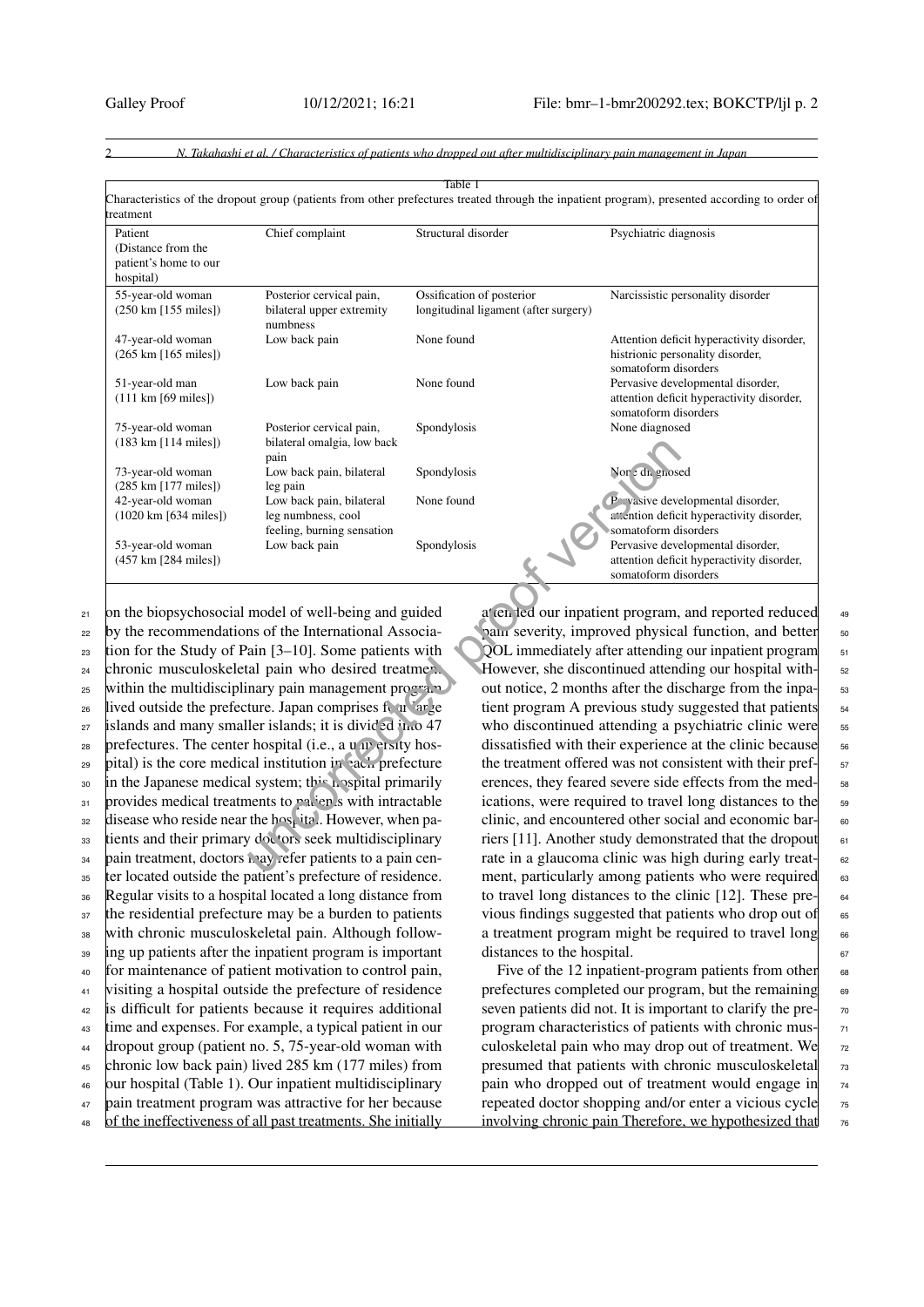<sup>77</sup> dropping out of treatment was associated with specific <sup>78</sup> patient characteristics, including pain severity, pain-<sup>79</sup> related psychosocial factors, and quality of life (QOL). 80 The purpose of this study was to evaluate and compare <sup>81</sup> the two groups of patients (i.e., dropout and continua- $\frac{1}{82}$  tion groups) before the program to clarify the charac-83 teristics of patients with chronic musculoskeletal pain 84 who may drop out of treatment, and to prospectively <sup>85</sup> analyze some outcomes in both groups.

#### 86 2. Methods

<sup>87</sup> *2.1. Patients*

 $88$  We evaluated 23 patients with chronic musculoskele-<sup>89</sup> tal pain who underwent multidisciplinary pain treatment <sup>90</sup> at Hoshi General Hospital. Twelve (four men and eight 91 women) of these 23 patients lived outside the prefecture <sub>92</sub> where the hospital is located. Data regarding these 12 <sup>93</sup> patients who lived far from the hospital (i.e., more than 94 | 111 km [69 miles]) were analyzed before and imme-<sup>95</sup> diately after the program. Five of the patients (contin-<sup>96</sup> uation group) were also assessed at 3 and 6 months 97 after the program. The other seven patients (dropout <sup>98</sup> group) could not be followed up because they did not 99 attend regular hospital visits and/or satisfy the inpatient 100 program (Fig. [1\)](#page-2-0). None of the 12 patients had a regular 101 **occupation**. ents with chronic musculoskele-<br>
multidisciplinary pain treatment<br>
tital. Twelve (four men and eight<br>
tients lived outside the prefecture<br>
created. Data regarding these 12<br>
rom the hospital (i.e., more than<br>
men-<br>
men-<br>
e

# <sup>102</sup> *2.2. Multidisciplinary pain management program*

103 The Pain Management Center vas established at 104 Hoshi General Hospital in April  $2/15$ , with techni-105 cal support from the Department of Pain Medicine at 106 Fukushima Medical University School of Medicine. <sup>107</sup> The program is staffed by a team of orthopedic sur-<sup>108</sup> geons, psychiatrists, nurses, physical therapists, clinical <sup>109</sup> psychologists, pharmacists, and nutritionists. The ortho-<sup>110</sup> pedic surgeons and physical therapists screen patients <sup>111</sup> for mechanical and biological changes in the body; the <sup>112</sup> psychiatrists and clinical psychologists evaluate psy-<sup>113</sup> chosocial and social factors Our program is indicated <sup>114</sup> for patients who have difficulty working or attending 115 school because of chronic musculoskeletal pain, as well 116 as patients who are confined to their homes but wish <sup>117</sup> to return to work or school. The multidisciplinary pain <sup>118</sup> management treatment program includes a 3-week in-<sup>119</sup> patient program and outpatient care for 6 months after <sup>120</sup> the inpatient program. The program consists of three 121 parts: exercise therapy, psychotherapy, and patient ed-



<span id="page-2-0"></span>were a valvzed before and immediately after the inpatient multidisci pl nary pain management program. Five patients (continuation group) were also assessed at 3 and 6 months after the program. The remaining seven patients (dropout group) could not be assessed after the program.

ucation. Our previous reports [5[,6\]](#page-8-4) have described the  $_{122}$ multidisciplinary pain management program in detail.  $_{123}$ The objectives of the program are for patients to return  $_{124}$ to a functional daily life by acquiring new habits and  $125$ methods of coping with their pain. One characteristic 126 of the program is that family members or significant  $127$ others can also participate in some of the lectures and <sup>128</sup> psychotherapy sessions  $[5,6]$ .

The inclusion criteria for our 3-week inpatient multi- $\frac{1}{130}$ disciplinary pain management program were: difficulty 131 working or attending school because of chronic muscu-<br>132 loskeletal pain; confinement to life at home but desiring 133 to return to work or school; acceptance of our program; 134 and ability to pay the hospital expenses for our inpa $\frac{1}{135}$ tient program. Exclusion criteria were (one or more): 136 older age and inability to answer the questionnaires; 137 dementia or intellectual disabilities; and expectation of 138 difficulty participating in the program (determined by  $_{139}$ multidisciplinary conference) [\[6\]](#page-8-4).  $\vert$  140

2.3. Evaluation of inpatients with chronic *musculoskeletal pain* 142

We evaluated patients with chronic musculoskele- $\frac{1}{143}$ tal pain before the inpatient program, and collected 144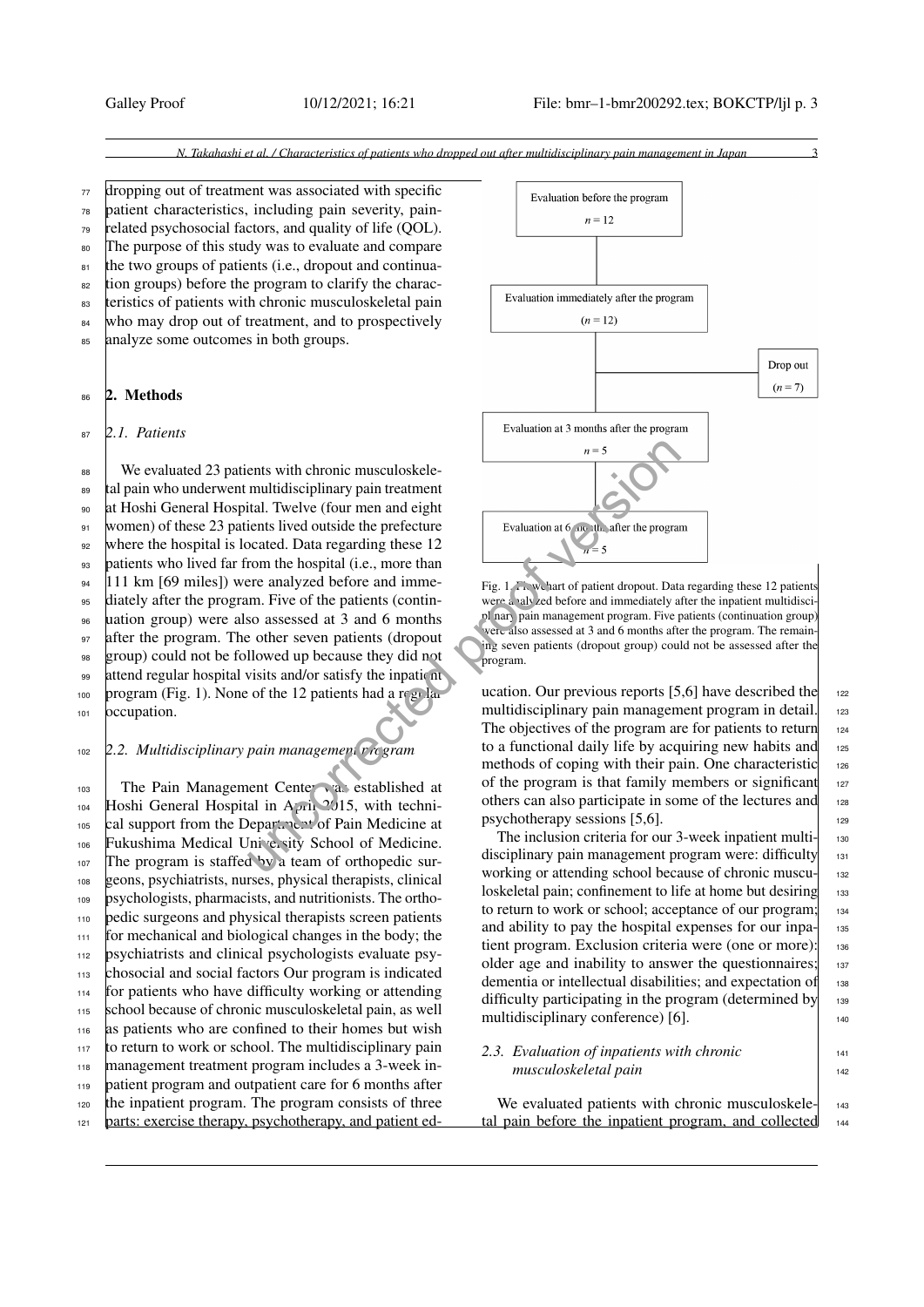relevant data. Specifically, we collected: 1) age; 2) distance from the patient's home to our hospital; 3) 147 pain severity assessed with the Brief Pain Inventory (BPI) [\[13\]](#page-8-8); 4) pain-related psychosocial factors as- sessed with several scales, including (a) the Brief Scale for Psychiatric Problems in Orthopedic Patients (BS- POP) (assessed by medical staff and/or the patient) [\[14\]](#page-8-9), (b) the Pain Catastrophizing Scale (PCS) to evaluate the degrees of rumination, magnification, and help- lessness [\[15,](#page-8-10)[16\]](#page-8-11), (c) the Pain Disability Assessment Scale (PDAS) [\[17\]](#page-8-12), (d) the Hospital Anxiety and De- pression Scale (HADS) to assess anxiety and depres- sion [\[18](#page-8-13)[,19\]](#page-8-14) and (e) the Pain Self-Efficacy Question-158 naire (PSEQ) [\[20](#page-8-15)[,21\]](#page-8-16); and 5) QOL assessed with sev- eral scales, including (a) the EuroQol Five-Dimensions Questionnaire (EQ-5D) [22,23], b) the Roland-Morris Disability Questionnaire (RDQ) [24], and the Japanese Orthopaedic Association Back Pain Evaluation Ques- tionnaire (JOABPEQ) [25]. Japanese validation studies of BS-POP [\[14\]](#page-8-9), PCS [16], PDAS [17], HADS [19], PSEQ [\[21\]](#page-8-16), EQ-5D [\[23\]](#page-8-18), RDQ [24], JOABPEQ [25] were previously performed; all Japanese questionnaires 167 were verified prior to this study. Our investigators com- prised nine medical staff members: seven specialists (an orthopedic surgeon, a psychiatrist, a nurse, a physical therapist, a clinical psychologist, a pharmacist, and a nutritionist) to collect the data and two technicians to analyze the data for each patient. The data for patients 173 with chronic musculoskeletal pain used in this study 174 were: 1) age, 2) distance from the patient's home to our hospital, and 3) questionnaires completed by the 176 patients that evaluated pain severity,  $\rho_c$  in-related psy- chosocial factors (assessed with several scales), and QOL (assessed with several scales). (a) the EuroQol Five-Dimensions 2.5. *Ethics approval and conser*<br>
(2.2,231), b) the Roland-Morris<br>
(RDQ) [24], and the Japanese<br>
2.51. *Lapanese* This study was approval by the<br>
2.5251. Japanese validation Questors<br>
2.52

<sup>179</sup> *2.4. Statistical analysis*

<sup>180</sup> We evaluated the dropout and continuation groups, then compared data between these two groups. Initial assessment of data normalization was performed us- ing the Shapiro-Wilk test. Statistical analyses for each item were performed using the non-parametric Mann-185 Whitney U test, because normalization could not be as-186 sumed for each item. A *p*-value less than 0.05 was con- sidered statistically significant. Statistical analyses were performed using IBM SPSS Statistics, version 25 (IBM Corp., Armonk, NY, USA). Statistical power analysis in this study was performed using G\*Power 3.1 (Heinrich- Heine-Universität Düsseldorf, Düsseldorf, Germany). In Japan, the number of patients with chronic pain is estimated to be 20–23 million. The power analysis utilized an effect size of 0.5, alpha level of 0.05, power  $(1 - 194)$ beta error probability) of 0.95, and requirement of each  $_{195}$ group. In total, 184 patients were required to achieve  $_{196}$ an adequate sample size of  $20-23$  million patients with 197 chronic musculoskeletal pain in Japan.

This study was focused on the patients with chronic  $_{199}$ musculoskeletal pain who lived outside the prefecture 200 where our hospital is located and received treatment in <sub>201</sub> the form of a 3-week inpatient program in our hospital. <sub>202</sub> All of the patients  $(100\%)$  completed the program. We  $_{203}$ could analyze these patients who completed the pro-<br>204 gram. Therefore, the total sample size was small ( $n = \frac{1}{205}$ 12) in this study.  $206$ 

### *2.5. Ethics approval and co<sub>ns</sub> ant to participate* 207

This study was approved by the ethics committees of  $\qquad$  208 the participating institutions at Fukushima Medical Uni-<br>200 versity (Reference number: 2429) and Hoshi General 210 Hospital ( $Ref_f \sim n$ ) e number: 27-3); it was conducted  $211$ in accordance with the Declaration of Helsinki. All pa- 212 tients provided written informed consent for inclusion  $_{213}$ in the study.  $214$ 

# 3. Results  $\begin{array}{ccc} 3.6 \end{array}$

The distance from the patient's home to our hospi- 216 tal, clinical characteristics, chief complaints, structural 217 disorders, and psychiatric diagnoses of the 12 patients  $_{218}$ from other prefectures who participated in the multidis-<br>219 ciplinary pain management program are shown in Ta- $\vert$  220 bles 1 and 2. All comparisons of assessed characteristics  $\begin{array}{c} \n\text{22} \\
\text{24} \\
\text{25} \\
\text{26} \\
\text{27} \\
\text{28} \\
\text{29} \\
\text{20} \\
\text{21} \\
\text{21} \\
\text{22} \\
\text{23} \\
\text{24} \\
\text{25} \\
\text{26} \\
\text{27} \\
\text{28} \\
\text{29} \\
\text{20} \\
\text{21} \\
\text{21} \\
\text{22}$ between the dropout and continuation groups are pre-<br>222 sented in Table 3. Some patients exhibited psychiatric <sub>223</sub> disorders, but all were able to attend regular hospital 224 visits. There was no statistically significant difference in 225 the distance from the patient's home to our hospital be- $\vert$  226 tween the dropout and continuation groups  $(p = 1)$  (Ta- 227) ble [3\)](#page-4-1). Significant differences in pre-program charac- $\frac{228}{2}$ teristics were found between the two groups in terms of 229 median age  $(53.0 \text{ years})$  in the dropout group,  $35.0 \text{ years}$  230 in the continuation group;  $p = 0.04$ ), JOABPEQ walk- $\vert$  231 ing ability dysfunction score (39.5 in the dropout group,  $_{232}$ 64.0 in the continuation group;  $p = 0.02$ ), and RDQ 233 score (8.0 in the dropout group, 3.0 in the continuation  $_{234}$ group;  $p = 0.03$ ) (Table [3\)](#page-4-1). We found no statistically 235 significant differences between the two groups in scores 236 on the BPI, BS-POP (assessed by medical staff and the 237 patient), PCS (rumination, magnification, helplessness,  $\frac{238}{2}$ and total score), PDAS, HADS (anxiety, depression), <sup>239</sup> or EQ-5D (Table [3\)](#page-4-1). 240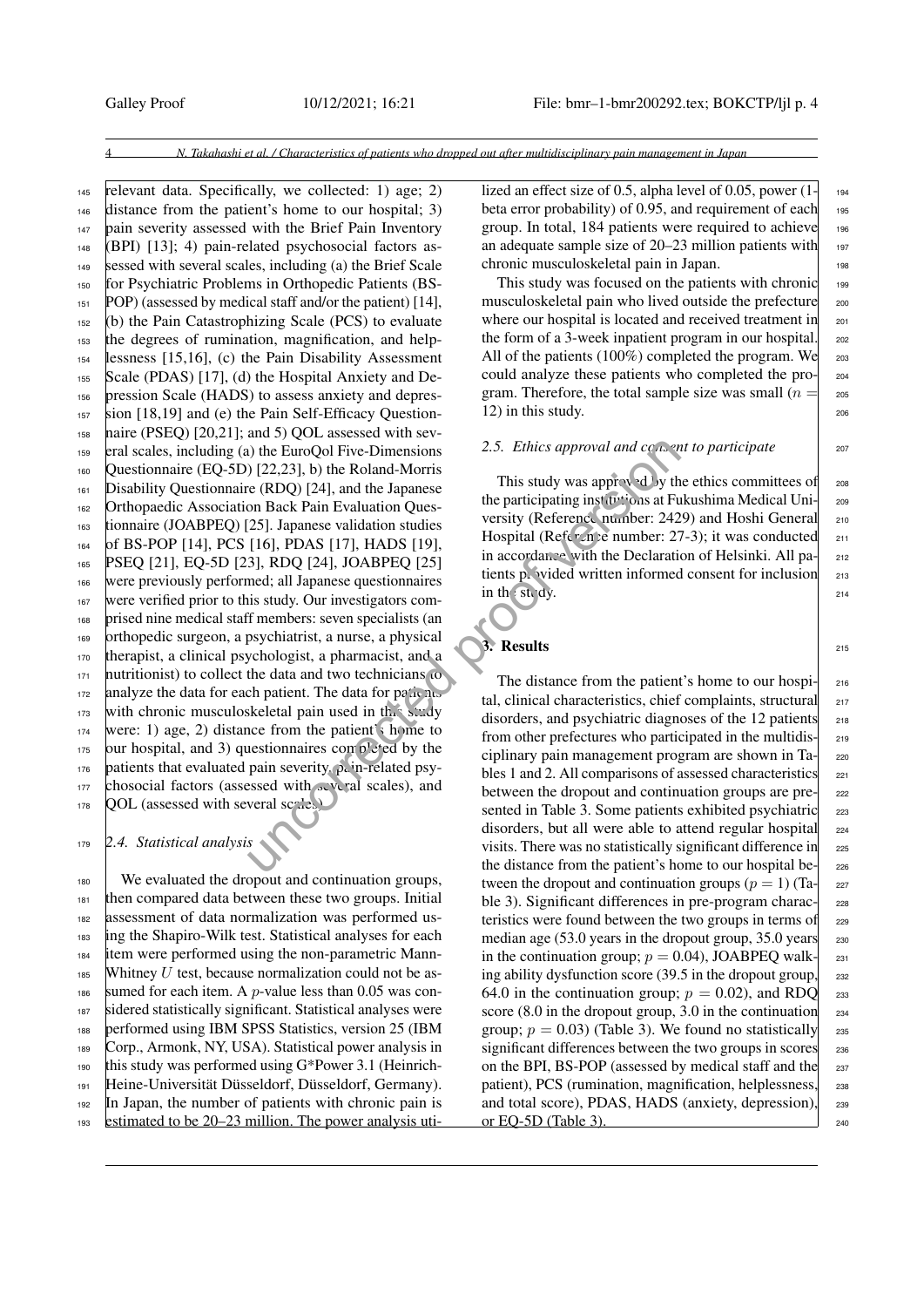<span id="page-4-0"></span>

|                                                                                                                                                                                                                                                         | Characteristics of the continuation group (patients from other prefectures treated through the inpatient program), presented according to order of | Table 2                                         |                         |                                                                                                                                                                |              |                                          |
|---------------------------------------------------------------------------------------------------------------------------------------------------------------------------------------------------------------------------------------------------------|----------------------------------------------------------------------------------------------------------------------------------------------------|-------------------------------------------------|-------------------------|----------------------------------------------------------------------------------------------------------------------------------------------------------------|--------------|------------------------------------------|
| treatment                                                                                                                                                                                                                                               |                                                                                                                                                    |                                                 |                         |                                                                                                                                                                |              |                                          |
| Patient<br>(Distance from the<br>patient's home to our<br>hospital)                                                                                                                                                                                     | Chief complaint                                                                                                                                    | Structural<br>disorder                          | Psychiatric diagnosis   |                                                                                                                                                                |              |                                          |
| 20-year-old man<br>$(539 \text{ km} [335 \text{ miles}])$                                                                                                                                                                                               | Low back pain                                                                                                                                      | None found                                      |                         | Pervasive developmental disorder, attention deficit hyperactivity<br>disorder, somatoform disorders                                                            |              |                                          |
| 31-year-old woman<br>$(265 \text{ km } [165 \text{ miles}])$                                                                                                                                                                                            | Posterior cervical pain,<br>bilateral omalgia, low back<br>pain                                                                                    | None found                                      | None diagnosed          |                                                                                                                                                                |              |                                          |
| 55-year-old man<br>$(159 \text{ km} [99 \text{ miles}])$                                                                                                                                                                                                | Posterior cervical pain,<br>bilateral omalgia, back<br>pain, low back pain,<br>bilateral leg pain                                                  | None found                                      |                         | Pervasive developmental disorder, attention deficit hyperactivity<br>disorder, somatoform disorders                                                            |              |                                          |
| 34-year-old man                                                                                                                                                                                                                                         | Low back pain                                                                                                                                      | None found                                      |                         | Pervasive developmental disorder, attention deficit hyperactivity                                                                                              |              |                                          |
| $(161 \text{ km } [100 \text{ miles}])$<br>42-year-old man<br>(620 km [380 miles])                                                                                                                                                                      | Low back pain                                                                                                                                      | None found                                      |                         | disorder, somatoform disorders<br>Pervasive developmental disorde au ism spectrum disorder,<br>attention deficit hyperactivit (dis order, somatoform disorders |              |                                          |
|                                                                                                                                                                                                                                                         |                                                                                                                                                    |                                                 |                         | Comparison of characteristics, pain, and associated factors between the dropout and continuation groups ( $n = 12$ )                                           |              |                                          |
|                                                                                                                                                                                                                                                         |                                                                                                                                                    | Continuation group<br>$(n=5)$<br>(median (IQR)) |                         | L <sup>'o</sup> ' out group<br>$n=7$<br>(median (IQR))                                                                                                         | $p$ -value   | $\boldsymbol{r}$                         |
|                                                                                                                                                                                                                                                         |                                                                                                                                                    | 35.0 (25.5-49.0)                                |                         | $53.0(47.0 - 73.0)$                                                                                                                                            | 0.04         | $-0.59$<br>0.00                          |
|                                                                                                                                                                                                                                                         | Distance from the patient's home to our hospital (km)                                                                                              | $265(160-579.5)$                                | 166 (100-362.) [r iles] | 265 (183–457) (km)<br>166 (114.3–285.6) [miles]                                                                                                                | 1.00         |                                          |
|                                                                                                                                                                                                                                                         |                                                                                                                                                    | $29.0(11 - 3.5)$                                |                         | $25.5(14.8-29.8)$                                                                                                                                              | 0.72         | $-0.11$                                  |
|                                                                                                                                                                                                                                                         |                                                                                                                                                    | $15.0(10.5 - 17.5)$                             |                         | $12.0(0-14.0)$                                                                                                                                                 | 0.33         | $-0.28$                                  |
|                                                                                                                                                                                                                                                         |                                                                                                                                                    | $22.2(19.0-24.0)$                               |                         | $19.0(16.0-24.0)$                                                                                                                                              | 0.29         | $-1.06$                                  |
|                                                                                                                                                                                                                                                         |                                                                                                                                                    | $1\langle 0(5.0-19.5)$                          |                         | $9.8(12.0-19.0)$                                                                                                                                               | 0.14         |                                          |
|                                                                                                                                                                                                                                                         |                                                                                                                                                    | $0,0,0-8.5$                                     |                         | $4.0(2.0-10.5)$                                                                                                                                                | 0.46         | $-0.45$<br>$-0.22$                       |
|                                                                                                                                                                                                                                                         |                                                                                                                                                    | $12.0(6.5-12.0)$                                |                         | $10.5(6.5-17.3)$                                                                                                                                               | 0.64         | $-0.14$                                  |
|                                                                                                                                                                                                                                                         |                                                                                                                                                    | $34.0(26.5-39.5)$                               |                         | $26.0(19.0-47.0)$                                                                                                                                              | 0.84         | $-0.06$                                  |
|                                                                                                                                                                                                                                                         |                                                                                                                                                    | $22.0(14.5-40.5)$                               |                         | $32.0(27.0 - 42.0)$                                                                                                                                            | 0.33<br>0.22 |                                          |
|                                                                                                                                                                                                                                                         |                                                                                                                                                    | $13.0(8.0-13.0)$<br>$8.0(6.0-16.5)$             |                         | $6.0(5.0-15.0)$<br>$9.0(4.0-11.0)$                                                                                                                             | 0.51         | $-0.28$<br>$-0.36$<br>$-0.19$            |
|                                                                                                                                                                                                                                                         |                                                                                                                                                    | $21.0(11.0-24.0)$                               |                         | $19.0(14.0-30.0)$                                                                                                                                              | 0.75         |                                          |
|                                                                                                                                                                                                                                                         |                                                                                                                                                    | $0.473(0.419 - 0.759)$                          |                         | $0.482(0.473 - 0.596)$                                                                                                                                         | 0.57         |                                          |
| Age<br>[miles]<br><b>BPI</b><br>BS-POP (medical staff)<br>BS-POP (patients)<br>PCS (rumination)<br>PCS (magnification)<br>PCS (helplessness)<br>PCS (total)<br><b>PDAS</b><br>HADS (anxiety)<br>HADS (depression)<br><b>PSEQ</b><br>EQ-5D<br><b>RDQ</b> | <b>.0184</b>                                                                                                                                       | $3.0(1.5-4.0)$                                  |                         | $8.0(5.0-10.0)$<br>39.5 (5.3-44.8)                                                                                                                             | 0.03<br>0.02 | $-0.09$<br>$-0.17$<br>$-0.70$<br>$-0.72$ |

<span id="page-4-1"></span>p-values less than 0.05 were considered statistically significant. r indicates effect size, comparing results before and immediately after the inpatient program. Abbreviations: IQR, in erquartile range; BPI, Brief Pain Inventory; BS-POP, Brief Scale for Psychiatric Problems in Orthopaedic Patients; PCS, Pain Catastrophizing Scale; PDAS, Pain Disability Assessment Scale; HADS, Hospital Anxiety and Depression Scale; PSEQ, Pain Self-Efficacy Questionnaire; EQ-5D, EuroQol Five-Dimensions Questionnaire; RDQ, Roland-Morris Disability Questionnaire; JOABPEQ, the Japanese Orthopaedic Association Back Pain Evaluation Questionnaire; CBT, cognitive behavioral therapy.

# 241 4. Discussion

 $_{242}$  In this study, we assumed that a greater distance be-<sup>243</sup> tween the patient's home and our hospital was a risk <sup>244</sup> factor for dropout from the program; however, we could <sup>245</sup> not prove this was a risk factor. Our analysis showed <sup>246</sup> that compared with the continuation group, patients <sup>247</sup> with chronic musculoskeletal pain living in other pre-<sup>248</sup> fectures who dropped out after the inpatient multidisci-

<sup>249</sup> plinary pain management program were characterized

by older age, lower walking ability, and lower QOL 250 associated with low back pain. 251

Previous studies have suggested that dropping out 252 of chronic musculoskeletal pain management programs 253 is associated with poor or negative treatment out- $\vert$  254 comes and low patient motivation to participate in <sup>255</sup> the program  $[26-28]$  $[26-28]$ . Other previous work has re- $\vert$  256 vealed dropout incidence rates of approximately  $20\%$  257 and provided valuable insights regarding predictors of 258 dropout [\[29](#page-8-23)[–32\]](#page-8-24). These barriers to retention in therapy  $\sim$  259 can be categorized into five domains: 1) sociodemo-<br>260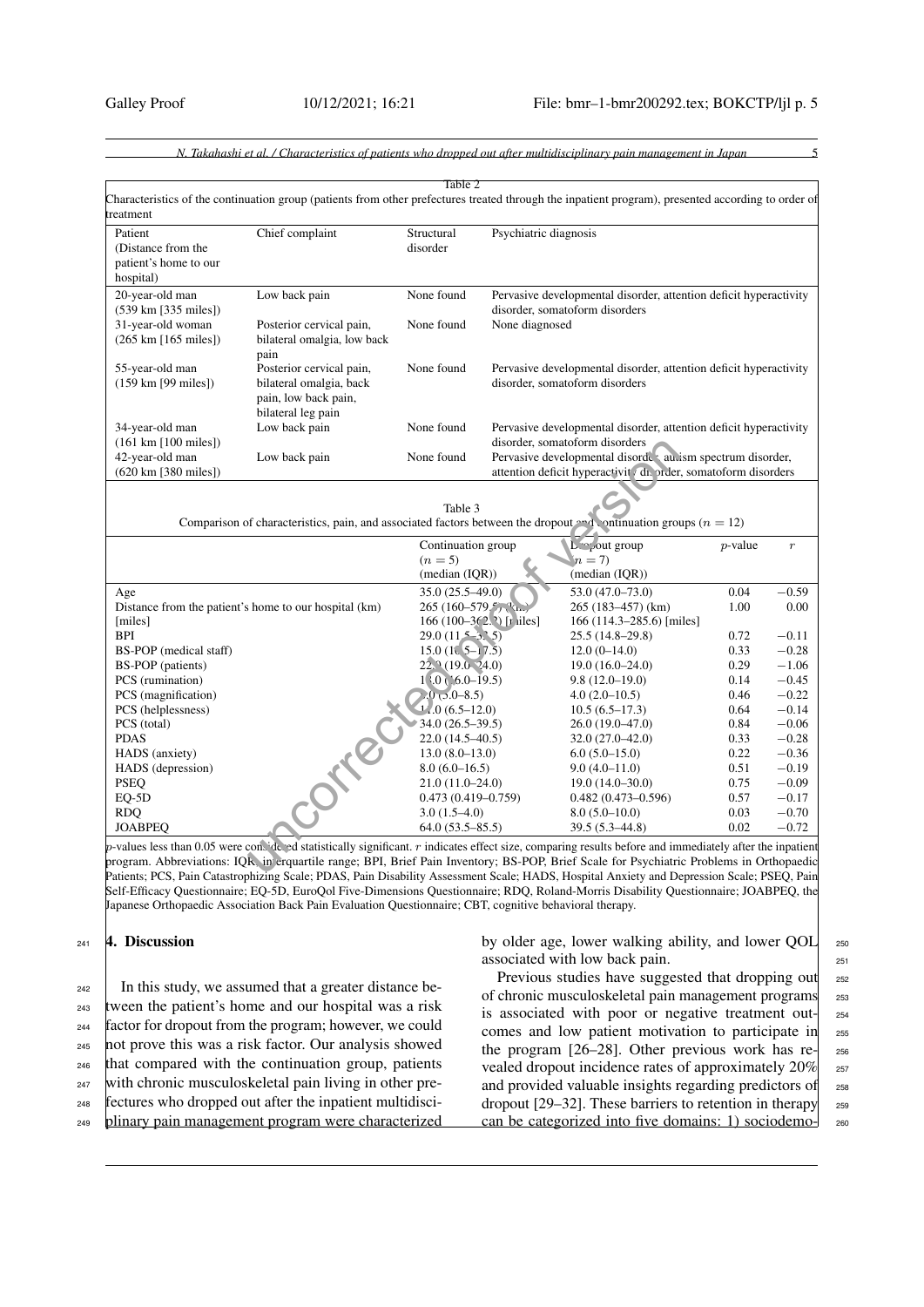$_{261}$  graphic characteristics (patients who drop out tend to be younger and less educated) [\[29,](#page-8-23)[32\]](#page-8-24); 2) patient charac- teristics (patients who drop out tend to be less motivated for treatment, prefer alternative treatments, and have di- agnoses of specific disorders, such as depression or sub- $\frac{1}{266}$  stance use disorder) [\[29,](#page-8-23)[32\]](#page-8-24); 3) disease characteristics; 4) treatment characteristics (patients who drop out tend to have no pre-determined treatment time period and be enrolled in outpatient treatment); and 5) healthcare system/system domain characteristics (higher dropout rates are observed when the treatment is administered by trainees, instead of licensed therapists) [\[29\]](#page-8-23).

 Tetsunaga et al. reported that multidisciplinary treat- ment at a liaison clinic for patients with intractable chronic pain was able to improve patient anxiety; how- ever, severe anxiety at the initial visit was a risk factor for dropout from the clinic [33]. In the present study, we found no statistically significant differences between the dropout and continuation groups in terms of anxiety, as measured by the HADS.

 Sloots et al. suggested that the major reason for dropout from the diagnostic or treatment phase of a re- habilitation program was that patient expectations dif- fered from the expectations of their health providers regarding the aim of treatment, because of differing views regarding the origin and treatment of low back  $_{287}$  pain [\[34\]](#page-8-26). Consistent with this previous finding, pa-288 tients with chronic musculoskeletal pain participating in our inpatient program may have been constrained by preconceived notions regarding their symptoms at  $_{291}$  initial examination. Specifically, these patients typically presumed that the cause of their pain must be a bio-293 logical problem in their bodies. At the initial examina- tion, these patients had difficulty accepting the notion 295 that there are many causes  $\epsilon$  pain, including biologi- cal, psychological, and social factors. In our program, patients with chronic musculoskeletal pain receive de- tailed information regarding the biopsychosocial model of well-being [\[35\]](#page-8-27) at their first examination. This patient education may be the first step in cognitive behavioral therapy to treat their pain. We typically explain that pain self-management is very important for reduction of pain and improvement of QOL. Some patients are 304 able to accept this approach, but others are not; notably, patients who are unable to accept or understand the ap- proach may be at risk of dropout. However, we were 307 unable to examine this possibility in the present study. Oosterhaven et al. explored predictors of dropout from an interdisciplinary chronic pain management 310 program among patients with chronic musculoskeletal  $_{311}$  pain [\[36\]](#page-8-28). In their study, the dropout rate was 19% (35 of 188 patients). These researchers evaluated several 312 outcomes, including PCS, PSEO, and HADS scores,  $313$ by means of multiple logistic regression analyses; they  $\frac{314}{314}$ concluded that patients with chronic pain who catas-<br>315 trophized were more likely to drop out of the program.  $\frac{316}{2}$ However, in the present study, we found no statisti- $\frac{317}{2}$ cally significant differences between the dropout and 318 continuation groups in terms of PCS, PSEQ, or  $HADS$   $319$ scores. 320

Hosogoshi et al. conducted a pilot study to develop  $321$ a basic individualized cognitive behavioral therapy ap- 322 proach for chronic pain and assessed its feasibility for 323 use in Japan [\[37\]](#page-9-0); they evaluated the results immedi- $\frac{324}{9}$ ately after treatment and at the 3-month follow-up. The 325 dropout rate in their study was  $14\%$ : two of 14 patients 326 dropped out during the intervention period. Notably,  $327$ this previous study did not involve an inpatient program.  $\Box$  328

In most previous studies, dropout has been assessed 329 during the course of multidisciplinary or interdisci-  $\frac{330}{2}$ plinary pain management programs, without consid-<br>331 erations of  $\omega$  pout that occurs after programs have 332 concluded  $[26-36]$ . Very few facilities carry out pa- $\vert$  333 tient follow-up for more than 6 months after multi- 334 disciplinary or interdisciplinary pain management pro- <sup>335</sup> grams, and it is rare for studies to report dropout rates 336 at 6 months after such programs  $[38-42]$  $[38-42]$ . In the present  $\frac{337}{2}$ study, no patients dropped out during the inpatient pro- 338 gram; moreover, patients who were treated in the inpa- 339 tient program did not demonstrate low motivation dur-<br>340 ing the program. Because these patients were followed  $_{341}$ up for 6 months after the program, we were able to  $342$ compare the characteristics of the dropout group with  $_{343}$ the characteristics of the continuation group. There- 344 fore, this study is valuable because it presents an eval- <sup>345</sup> uation of the characteristics of patients with chronic 346 musculoskeletal pain in Japan who dropped out within 347 6 months after an inpatient multidisciplinary pain man- <sup>348</sup> agement program. In our study, the dropout rate was  $\begin{bmatrix} 349 & 349 \\ 349 & 369 \end{bmatrix}$ high: seven of 12 patients (58%) dropped out during the  $_{350}$ study period (Table [4\)](#page-6-0). Table [4](#page-6-0) presents a comparison  $351$ of dropout rates between our study and previous studies 352 conducted at other institutions worldwide  $[38-42]$  $[38-42]$ .  $\Big|$  353 o improve patient anxiety; how<br>
the initial visit was a risk factor<br>
ince [33]. In the present study, we<br>
this previous study did n a risk factor<br>
is ignificant differences between<br>
into groups in terms of anxiety,<br>
duri

> Multidisciplinary/interdisciplinary pain management  $354$ programs are generally presumed to have relatively high 355 dropout rates; patient dropout from these programs is  $\frac{356}{356}$ related to poor treatment outcomes and high financial 357 costs. We had no instances of dropout among patients <sub>358</sub> with chronic musculoskeletal pain during the inpatient  $359$ portion of our multidisciplinary pain management pro-<br>s<sub>sc</sub> gram. All instances of dropout in our study occurred 361 during outpatient treatment after discharge from the 362

363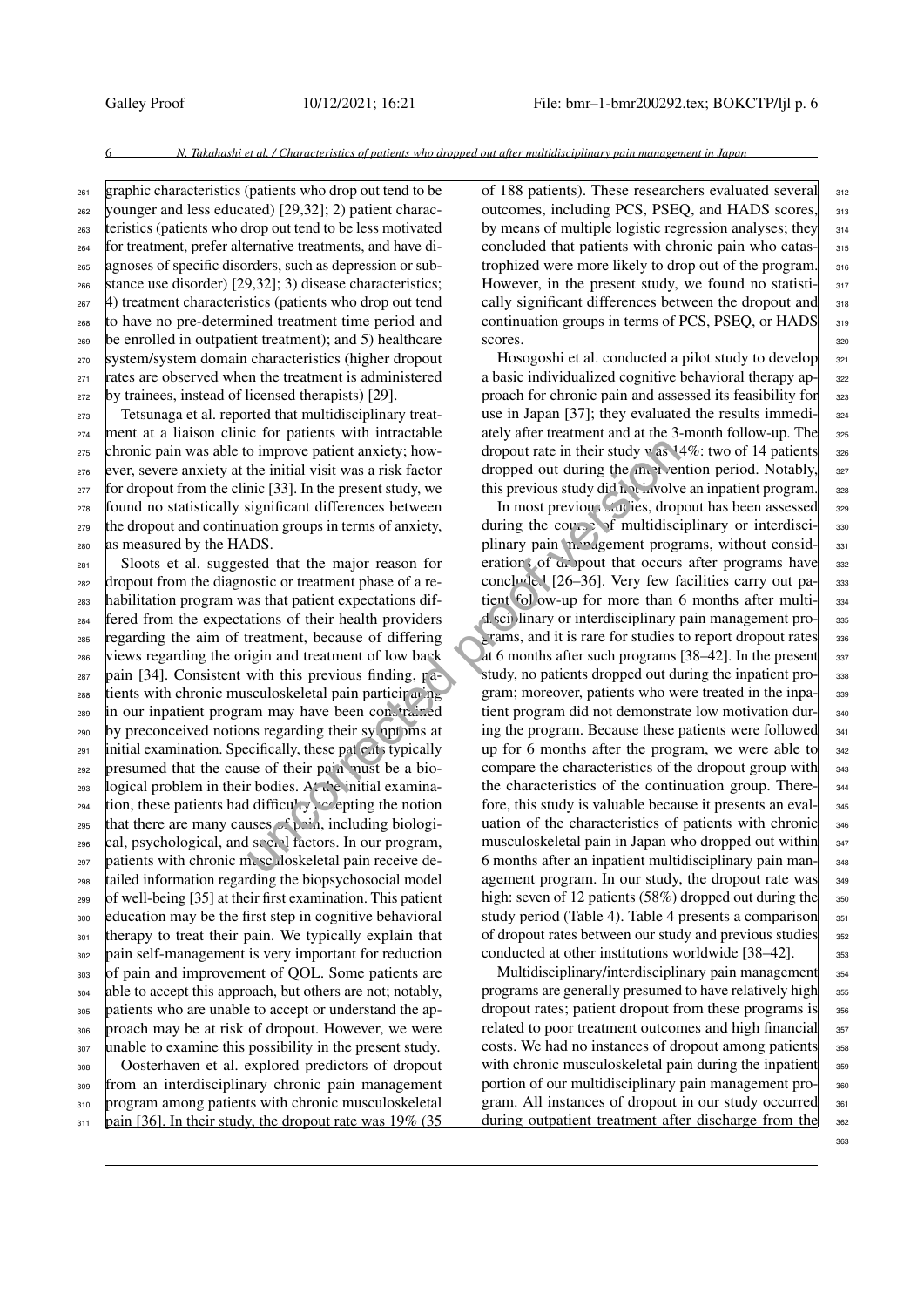<span id="page-6-0"></span>

|                                                                            | 6 months after program<br>Dropout rate,<br>$(\%)$ | Other reason, $n = 1$ )<br>patients: Refused to<br>participate, $n = 56$ ;<br>(57 dropouts of 164<br>34.8%                                         | for follow-up due to pain<br>patients: No requirement<br>improvement, $n = 2$ )<br>(2 dropouts of 28<br>$7.1\%$                                                                 | patients: Discontinued<br>participation, $n = 48$ )<br>(48 dropouts of 289<br>16.6%                  | patients: Discontinued<br>study and/or withdrew<br>participation, $n = 82$ )<br>(82 dropouts of 272<br>consent for study<br>$30.1\%$ | $0\%$                                                                                                                                        |                                                  |
|----------------------------------------------------------------------------|---------------------------------------------------|----------------------------------------------------------------------------------------------------------------------------------------------------|---------------------------------------------------------------------------------------------------------------------------------------------------------------------------------|------------------------------------------------------------------------------------------------------|--------------------------------------------------------------------------------------------------------------------------------------|----------------------------------------------------------------------------------------------------------------------------------------------|--------------------------------------------------|
|                                                                            | 3 months after<br>Dropout rate,<br>program $(\%)$ | Not administered                                                                                                                                   | Not administered                                                                                                                                                                | Not administered                                                                                     | Not administered                                                                                                                     | wildrew consent for study<br>Viscontinued study and/or<br>T dropouts of 12 patients:<br>participation, $n = 7$ )<br>58%                      |                                                  |
| Table 4                                                                    | Dropout rate, immediately after<br>program $(\%)$ | Refused to participate, $n = 1$ ;<br>Premature discharge, $n = 5$ ;<br>(7 dropouts of 171 patients:<br>Data lost, $n=1)$<br>$4.1\%$                | and psychiatric problems, $n =$<br>requirement for follow-up due<br>(4 dropouts of 32 patients: No<br>Conflict during clinical phase<br>to pain improvement, $n = 1$ ;<br>12.5% | 22 dropouts of 311 patients:<br>Personal reasons, $n = 22$                                           | (38 dropouts of 710 patients:<br>withdrew consent i w dy<br>Discontinued study and/or<br>participation, $n = 38$ )<br>12.3%          | $0\%$                                                                                                                                        |                                                  |
| Comparison of dropout rates between the present study and previous studies | Program (Duration)                                | <b>Executivalent</b> pain treatment<br>rehab <sup>17</sup> italion, and CBT (total<br>included: Adapted drug<br>tl erar $y$ , Standard<br>$>100$ h | treatment incities CBT (3-6<br>Multidisci A. a y pain<br>weeks)                                                                                                                 | Rehabilitation and CBT<br>Multidisciplinary pain<br>treatment included:<br>$(3-4$ weeks)             | psychotherapy (2 weeks)<br>physiotherapy, classical<br>Multidisciplinary pain<br>treatment included:<br>naturopathy, and             | treatment included: Physical<br>Pharmacotherapy (3 weeks)<br>therapy, Exercise therapy,<br>Psychotherapy, CBT, and<br>Multidisciplinary pain |                                                  |
|                                                                            | Institution                                       | Reha Clinic Zurzach (Ba<br>Zurzach, Switzerland)                                                                                                   | Groningen (Groningen, the<br>University Medical Centre<br>Pain Centre of the<br>Netherlands)                                                                                    | Rehabilitation, University<br>of Bremen (Bremen,<br>Center of Clinical<br>Psychology and<br>Germany) | Department of Internal and<br>Duisburg-Essen (Essen,<br>Integrative Medicine,<br>Faculty of Medicine,<br>University of<br>Germany)   | Hoshi General Hospital<br>(Koriyama, Japan)                                                                                                  |                                                  |
|                                                                            | First AuthorReference Number<br>(year)            | Angst et al. [38]                                                                                                                                  | van Wilgen et al. [39]                                                                                                                                                          | Hampel et al. [40]                                                                                   | Tlach et al. [41]<br>Saha et al. [42]                                                                                                | Takahashi et al. (this<br>study)                                                                                                             | Abbreviation: CBT, cognitive behavioral therapy. |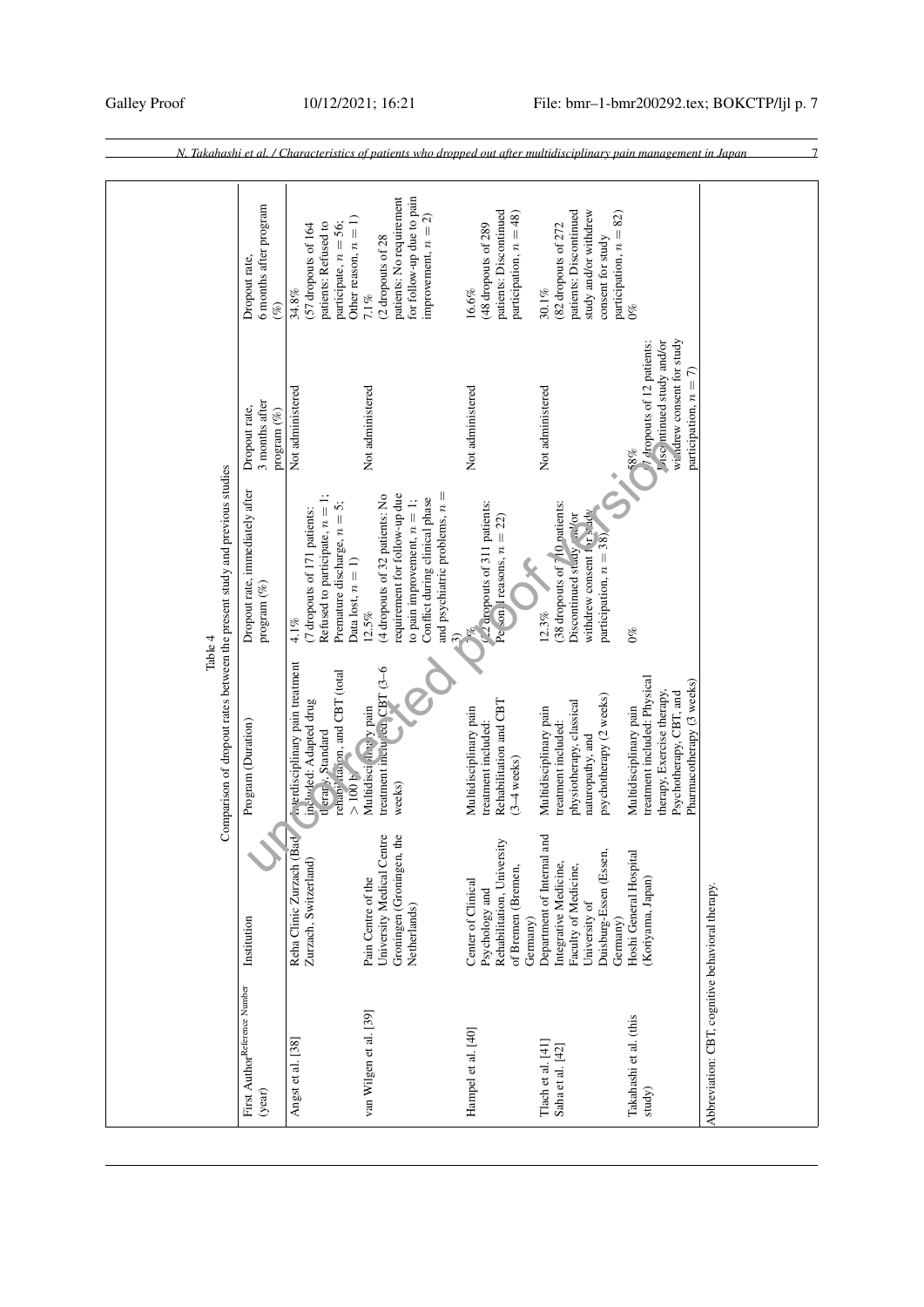<sup>364</sup> inpatient program. The patients who dropped out in our <sup>365</sup> study had very high expectations to reduce their pain 366 intensity and increase their activity; they consistently <sup>367</sup> completed our inpatient program. We presumed that our <sup>368</sup> inpatient program had no poor treatment outcomes be-<sup>369</sup> cause our previous analysis of 23 patients showed sig-370 nificant improvements in pain, associated factors, and <sup>371</sup> physical functions, based on assessments performed <sub>372</sub> before and immediately after the program [\[6\]](#page-8-4). How-<sup>373</sup> ever, these patients did not maintain reductions in pain, 374 associated factors, and physical functions at home after 375 discharge from the inpatient program; they could not 376 continue to engage in exercise (e.g., walking, strength-<sup>377</sup> ening, and stretching) without assistance from our clin-<sup>378</sup> icians, and they could not maintain motivation to with-379 stand the pain. The present findings indicate that pa-<sup>380</sup> tient dropout from treatment after the inpatient program <sup>381</sup> was associated with older age, lower walking ability, <sup>382</sup> and lower QOL associated with low back pain. Each <sup>383</sup> of these variables may be associated with worsening <sup>384</sup> of pain, associated factors, and physical functions after discharge from the inpatient program. Because of the <sup>386</sup> additional time and expenses involved, it might have <sup>387</sup> been difficult for our patients to maintain motivation for <sup>388</sup> regular visits to a distant hospital. We have considered <sup>389</sup> methods to improve the overall effectiveness of mul-390 tidisciplinary and interdisciplinary pain management  $391$  programs, especially during follow-up after discharge 392 from an inpatient program. It is important to establish <sup>393</sup> systems of cooperation with institutions located close  $_{394}$  to patients' homes; these institutions can then man-395 age follow-up for patients with chronic musculoskeletal  $_{396}$  pain after the completion of inpation, programs con-397 ducted at more distant institutions. Additionally, we 398 have considered the need to clarify how to approach 399 patients with chronic musculoskeletal pain who have 400 older age, lower walking ability, and lower QOL associ-<sup>401</sup> ated with low back pain, prior to enrollment in our inpa-<sup>402</sup> tient program. To the best of our knowledge, few stud-<sup>403</sup> ies have been published regarding long-term follow-up <sup>404</sup> after multidisciplinary or interdisciplinary pain man-<sup>405</sup> agement programs. It is important to construct a system <sup>406</sup> that enables long-term follow-up at all institutions, or <sup>407</sup> (at least) at all cooperating pain centers. This system <sup>408</sup> could facilitate the collection of information regarding <sup>409</sup> treatment effects and improve treatment for patients <sup>410</sup> with chronic musculoskeletal pain. <sup>411</sup> In addition to our program's advantages, it has a few not maintain motivation to with<br>
sesent findings indicate that pactors in this study shows<br>
the conclusion, this study shows<br>
ment after the inpatient program<br>
outside the prefecture wlo d opp<br>
ler an inpatient multidiscip

<sup>412</sup> weak or controversial aspects. First, although our pro-<sup>413</sup> gram is open to everyone, we must carefully consider <sup>414</sup> each patient's rehabilitation. Second, because it may be difficult to sufficiently change how patients think 415 and behave within a short period of time, patients may require follow-up after discharge. Finally, a large num- <sup>417</sup> ber of medical personnel are involved in our inpatient 418 program, and their incomes may be inadequate, given the insurance system for chronic pain in Japan. These points should be addressed before the findings for our inpatient program can be generalized to other areas. 422 In addition, the present study had several important limitations. First, our study population was small, and larger populations should be analyzed in future studies. Second, the follow-up period was relatively short, and more studies with longer follow-up periods are needed to evaluate long-term outcomes.  $\vert$ 

In conclusion, this study showed that the characteris- 429 tics of patients with chronic musculoskeletal pain living 430 outside the prefecture wl o d opped out of treatment af- 431 ter an inpatient multidisciplinary pain management pro- 432 gram were older  $\epsilon$  ge, <sup>1</sup> wer walking ability, and lower  $433$ QOL associated with low back pain. Previous studies 434 regarding chronic musculoskeletal pain management 435 programs have suggested that dropping out is associated 436 with  $\sim$  or negative treatment outcomes and low pa- $\vert$  437 tient motivation to participate in the program. Our cur- 438 rent study provides new insights regarding factors as- <sup>439</sup> sociated with dropping out of chronic musculoskeletal 440 pain management programs.

# Acknowledgments and the state of the state of the state of the state of the state of the state of the state of the state of the state of the state of the state of the state of the state of the state of the state of the sta

The authors are grateful to all participants in this  $_{443}$ study and the clinical staff who supported this research: Koh Matsudaira, Akira Onda, Kenji Nihei, Mi- <sup>445</sup> noru Iwasaki, Kazuaki Suzuki, Miho Ohuchi, Yuki <sup>446</sup> Haruyama, Tikara Saitoh, Takahiro Yatsuda, Yoko 447 Arase, Aki Kiryu, Yurika Saito, Yuki Moriyama, <sup>448</sup> Megumi Sato, Yukie Moto, Mami Tanimoto, Akari Fu- <sup>449</sup> nao, Tomoko Fukuchi, and Mika Kanazawa. The au- <sup>450</sup> thors also thank Jennifer Barrett, Ph.D., Ryan Chastain- 451 Gross, Ph.D., and Audrey Holmes, Ph.D., from Edanz 452  $(\text{https://ip.eduar.com/ac/})$  for editing a draft of this  $453$ manuscript. 454

## Conflict of interest  $\frac{1}{455}$

The authors report no conflicts of interest in this 456 work.  $\qquad \qquad \blacksquare$ 

## References and the state of  $\frac{458}{458}$

<span id="page-7-0"></span>[1] Bonica JJ. Management of chronic pain in general practice. J 459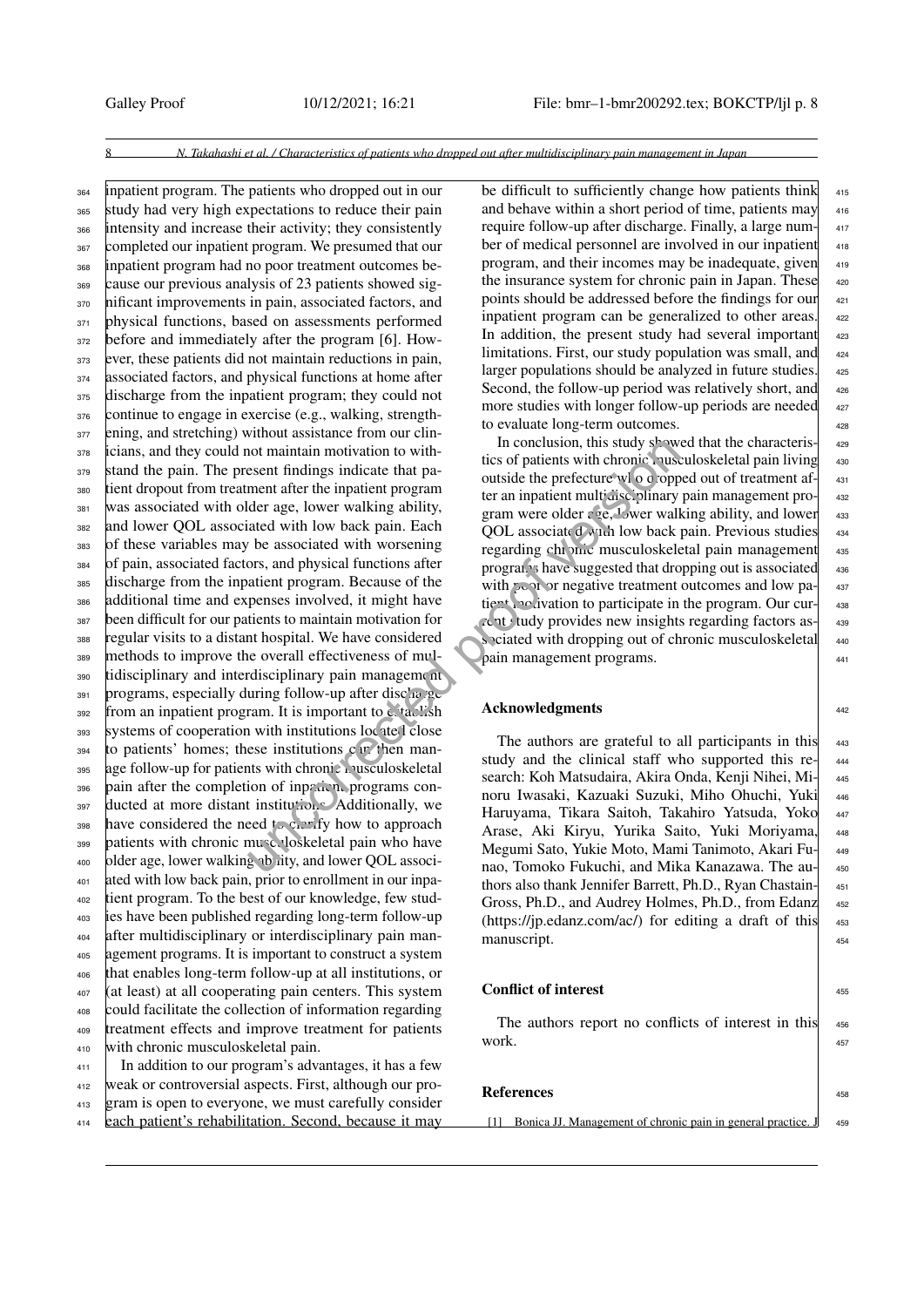- <sup>460</sup> Lancet. 1959; 39(6): 389-396.
- <span id="page-8-0"></span><sup>461</sup> [2] Bonica JJ. Management of intractable pain in general practice. <sup>462</sup> GP. 1996; 33(1): 107-123.
- <span id="page-8-1"></span><sup>463</sup> [3] Loeser JD. Conception of pain. In: Stanton-Hicks M and Boas 464 | R, editors. Chronic low back pain. New York: Raven Press; <sup>465</sup> 1982; pp. 145-148.
- <span id="page-8-2"></span><sup>466</sup> [4] Flor H, Turk DC. Chronic Pain: An Integrated Biobehavioral 467 Approach. Seattle: IASP Press, 2011.
- <span id="page-8-3"></span><sup>468</sup> [5] Takahashi N, Kasahara S, Yabuki S. Development and imple-<sup>469</sup> mentation of an inpatient multidisciplinary pain management <sup>470</sup> program for patients with intractable chronic musculoskeletal <sup>471</sup> pain in Japan: preliminary report. J Pain Res. 2018; 1: 201-211.
- <span id="page-8-4"></span><sup>472</sup> [6] Takahashi N, Takatsuki K, Kasahara S, Yabuki S. Multidisci-473 **plinary pain management program for patients with chronic** <sup>474</sup> musculoskeletal pain in Japan: a cohort study. J Pain Res. <sup>475</sup> 2019; 12: 2563-2576.
- <sup>476</sup> [7] Loeser JD, Turk DC. Multidisciplinary Pain Management. <sup>477</sup> In: Loeser JD, et al., editors. Bonica's Management of Pain. <sup>478</sup> Philadelphia: Lippincott Williams and Wilkins, 2001.
- <sup>479</sup> [8] Turk DC, Okifuji A. Multidisciplinary Pain Management. <sup>480</sup> In: Loeser JD, et al., editors. Bonica's Management of Pain. <sup>481</sup> Philadelphia: Lippincott Williams and Wilkins, 2001.
- <sup>482</sup> [9] Kamper SJ, Apeldoorn AT, Chiarotto A, Smeets RJ, Ostelo <sup>483</sup> RW, Guzman J, et al. Multidisciplinary biopsychosocial re-<sup>484</sup> habilitation for chronic low back pain: Cochrane system-485 atic review and meta-analysis. BMJ. 2015; 350: h444. doi: 486 10.1136/bmj.h444.<br>487 101 Otis JD. Reid MC
- <span id="page-8-5"></span><sup>487</sup> [10] Otis JD, Reid MC, Kerns RD. The management of chronic 488 **pain in the primary care setting. In: James LC, Folen RA,** <sup>489</sup> editors. Primary Care Clinical Health Psychology: a model for 490 the next frontier. Washington D.C.: American Psychological <sup>491</sup> Association Press, 2005.
- <span id="page-8-6"></span> $492$  [11] Gill HP, Singh Sharma KC. Study of dropouts from a psychi-493 atric clinic of a general hospital. Indian J Psychiatry. 19 $(0;$ <sup>494</sup> 32(2): 152-158.
- <span id="page-8-7"></span>495  $[12]$  Ashaye AO, Adeoye AO. Characteristics of patients who 496 dropout from a glaucoma clinic. J Glaucoma. 2008, <sup>1</sup>7(3): <sup>497</sup> 227-232.
- <span id="page-8-8"></span>498 [13] Ceeland CS, Ryan KM. Pain assessment: global use of Brief 499 | Pain Inventory. Ann Acad Med Singa ore. 1994; 23(2): <sup>500</sup> 129138.
- <span id="page-8-9"></span>501 [14] Yoshida K, Sekiguchi M, Otani I, Mashiko H, Shiota H, 502 Wakita T, et al. A validation study of the Brief Scale for Psy-503 chiatric problems in Orthopaedic Patients (BS-POP) for pa-504 tients with chronic low back pain (verification of reliability,  $505$  validity, and reproducibility). J Orthop Sci. 2011; 16(1): 7-13. 506 doi: 10.1007/s00776-010-0012-4.
- <span id="page-8-24"></span><span id="page-8-10"></span><sup>507</sup> [15] Osman A, Barrios FX, Gutierrez PM, Kopper BA, Merrifield <sup>508</sup> T, Grittmann L. The Pain Catastrophizing Scale: further psy-<sup>509</sup> chometric evaluation with adult samples. J Behav Med. 2000; 510 23(4): 351365.<br>511 [16] Matsuoka H, 3
- <span id="page-8-25"></span><span id="page-8-11"></span><sup>511</sup> [16] Matsuoka H, Sakano Y. Assessment of cognitive aspect of <sup>512</sup> pain: development, reliability, and validation of Japanese Ver-<sup>513</sup> sion of Pain catastrophizing scale. Japanese J Psychos Med. <sup>514</sup> 2007; 47: 95-102.
- <span id="page-8-26"></span><span id="page-8-12"></span><sup>515</sup> [17] Yamashiro K, Arimura T, Iwaki R, Jensen MP, Kubo C, Hosoi <sup>516</sup> M. A multidimensional measure of pain interference: reliabil-<sup>517</sup> ity and validity of the pain disability assessment scale. Clin J 518 Pain. 2011; 27(4): 338343.<br>
[18] Zigmond AS, Snaith RP. T
- <span id="page-8-27"></span><span id="page-8-13"></span><sup>519</sup> [18] Zigmond AS, Snaith RP. The hospital anxiety and depression <sup>520</sup> scale. Acta Psychiatr Scand. 1983; 67(6): 361370.
- <span id="page-8-28"></span><span id="page-8-14"></span><sup>521</sup> [19] Matsudaira T, Igarashi H, Kikuchi H, Kano R, Mitoma H, <sup>522</sup> Ohuhi K, et al. Factor structure of the Hospital Anxiety and

Depression Scale in Japanese psychiatric outpatient and stu- 523 dent populations. Health Qual Life Outcomes. 2009; 7: 42.

- <span id="page-8-15"></span>Nicholas MK. The pain self-efficacy questionnaire: taking pain 525 into account. Eur J Pain. 2007; 11(2): 153163.
- <span id="page-8-16"></span>[21] Adachi T, Nakae A, Maruo T, Shibata M, Maeda L, Saitoh 527 Y, et al. Validation of the Japanese version of the pain self-<br>s28 efficacy questionnaire in Japanese patients with chronic pain. 529 Pain Med. 2014; 15(8): 1405-1417. 530
- <span id="page-8-17"></span>[22] EuroQOL Group. EuroQol – a new facility for the measure-  $\frac{531}{2}$ ment of health-related quality of life. Health Policy. 1990; 532 16(3): 199208. 533
- <span id="page-8-18"></span>[23] Shiroiwa T, Fukuda T, Ikeda S, Igarashi A, Noto S, Saito S, et 534 al. Japanese population norms for preference-based measures: 535 EQ-5D-3L, EQ-5D-5L, and SF-6D. Qual Life Res. 2016; 25: 536 707-719. <sup>537</sup>
- <span id="page-8-23"></span><span id="page-8-22"></span><span id="page-8-21"></span><span id="page-8-20"></span><span id="page-8-19"></span>[24] Suzukamo Y, Fukuhara S, Kikuchi S, Konno S, Roland M, 538 Iwamoto Y, et al. Validation of the Japanese version of the 539 Roland-Morris Disability Questionnaire. J Orthop Sci. 2003; 540 8(4): 543-548. 541
- [25] Kasai Y, Fukui M, T Kanashi K, Ohtori S, Takeuchi D, 542 Hashizume H, et al. Verification of the sensitivity of func-  $\frac{543}{2}$ tional scores for treatment results – substantial clinical benefit  $\frac{544}{544}$ thresholds for the Japanese Orthopaedic Association Back Pain 545 Evaluation Questionnaire (JOABPEQ). J Orthop Sci. 2017; 546  $22(4): 66. -6.9$ educes. Bonica's Management of Pain. Holiday and Mikins, 2001.<br>
11 Relations and Wikins, 2001.<br>
12 SI Kasai Y, Fukui M, Tkan Sai<br>
2dictions. Bonica's Management of Pain. Hashizume H, et al. "Go<sup>16</sup> dations in<br>
tot Willians
	- [26] Andrews NE, Strong J, Meredith PJ. Activity pacing, avoid- 548 ance, endurance, and associations with patient functioning in 549 cm m. pain: a systematic review and meta-analysis. Arch 550 Phys Med Rehabil. 2012; 93: 2109-2121.
	- <sup>[27]</sup> De Rooij A, Roorda LD, Otten RHJ, van der Leeden M, Dekker 552 J, Steultiens MPM. Predictors of multidisciplinary treatment 553 outcome in fibromyalgia: a systematic review. Disabil Rehabil. <sup>554</sup> 2012: 35: 1-13.
	- [28] Van der Hulst M, Vollenbroek-Hutten MMR, IJzerman MJ. A  $\sim$  556 systematic review of sociodemographic, physical, and psycho- 557 logical predictors of multidisciplinary rehabilitation-or, back 558 school treatment outcome in patients with chronic low back 559 pain. Spine. 2005; 30: 813-825. 560
	- [29] Swift JK, Greenberg RP. Premature discontinuation in adult 561 psychotherapy: a meta-analysis. J Consult Clin Psychol. 2012; 562 80: 547-559. 563
	- [30] Swift JK, Greenberg RP, Tompkins KA, Parkin SR. Treatment 564 refusal and premature termination in psychotherapy, pharma- 565 cotherapy, and their combination: a meta-analysis of head-to- 566 head comparisons. Psychotherapy. 2017; 54: 47-57. 567
	- [31] Fernandez E, Salem D, Swift JK, Ramtahal N. Meta-analysis of 568 dropout from cognitive behavioral therapy: magnitude, timing, 569 and moderators. J Consult Clin Psychol. 2015; 83: 1108-1122. 570
	- [32] Taylor S, Abramowitz JS, McKay D. Non-adherence and non- 571 response in the treatment of anxiety disorders. J Anxiety Dis- 572 ord. 2012; 26: 583-589. 573
	- [33] Tetsunaga T, Tetsunaga T, Nishie H, Ozaki T. Establishment 574 of a liaison clinic for patients with intractable chronic pain. J 575 Orthop Sci. 2015; 20: 907-913.
	- [34] Sloots M, Dekker JH, Pont M, Bartels EA, Geertzen JH, 577 Dekker M. Reasons of drop-out from rehabilitation in patients 578 of Turkish and Moroccan origin with chronic low back pain 579 in The Netherlands: a qualitative study. J Rehabil Med. 2010; 580 42(6): 566-573. 581
	- [35] Turk DC, Monarch ES. Biopsychosocial perspective on 582 chronic pain. In: Turk DC, Gatchel RJ, editors. Psychological 583 Approaches to Pain Management: A Practitioner's Handbook. 584 New York: Guilford Press, 2002.
	- [36] Oosterhaven J, Wittink H, Dekker J, Kruitwagen C, Devillé W. 586